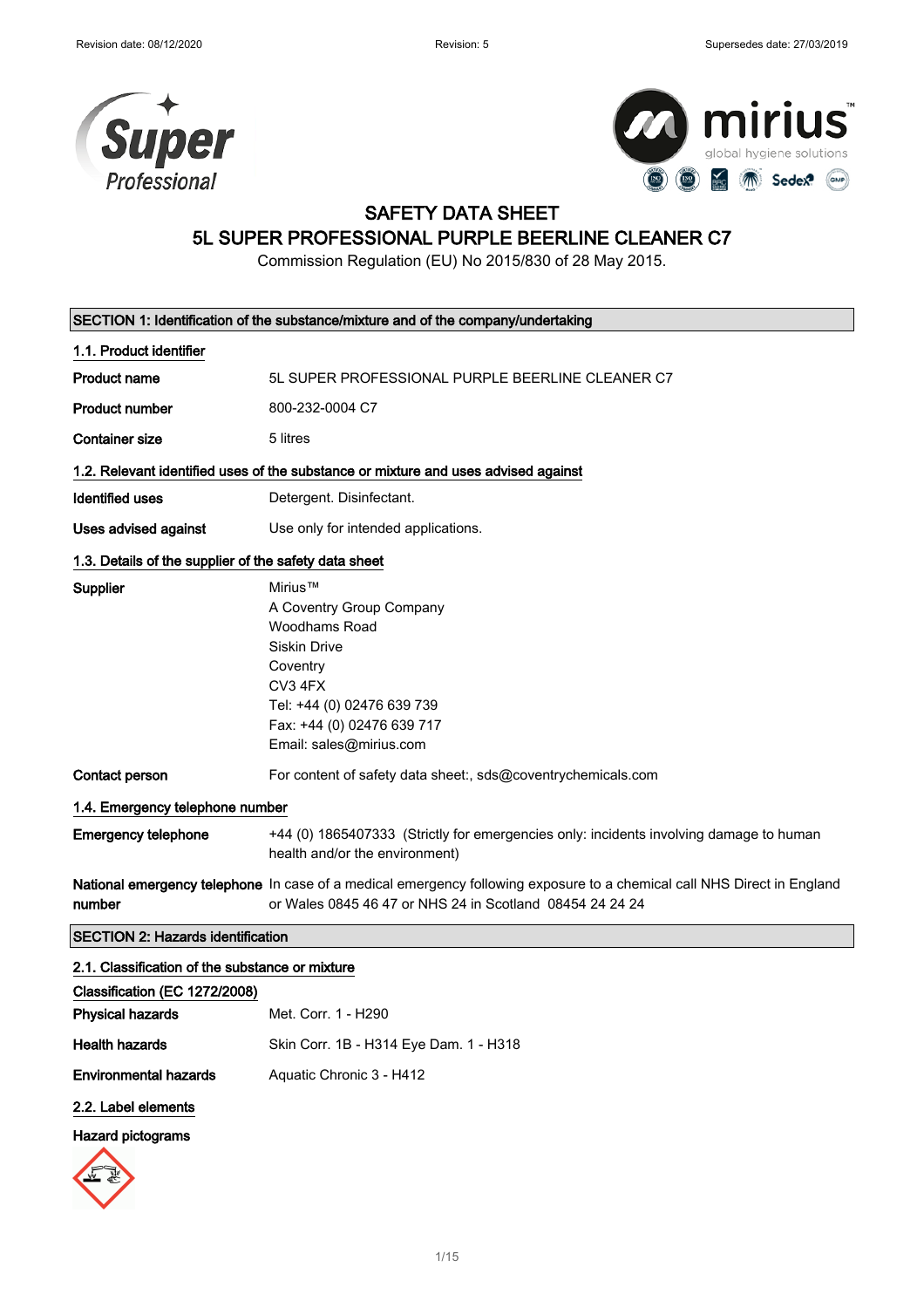| Signal word                               | Danger                                                                                                                                                                                                                                                                                                                                                                                                                                                                                                                                                                                               |
|-------------------------------------------|------------------------------------------------------------------------------------------------------------------------------------------------------------------------------------------------------------------------------------------------------------------------------------------------------------------------------------------------------------------------------------------------------------------------------------------------------------------------------------------------------------------------------------------------------------------------------------------------------|
| <b>Hazard statements</b>                  | H290 May be corrosive to metals.<br>H314 Causes severe skin burns and eye damage.<br>H412 Harmful to aquatic life with long lasting effects.                                                                                                                                                                                                                                                                                                                                                                                                                                                         |
| <b>Precautionary statements</b>           | P280 Wear protective gloves/ protective clothing/ eye protection/ face protection.<br>P301+P330+P331 IF SWALLOWED: Rinse mouth. Do NOT induce vomiting.<br>P303+P361+P353 IF ON SKIN (or hair): Take off immediately all contaminated clothing.<br>Rinse skin with water or shower.<br>P305+P351+P338 IF IN EYES: Rinse cautiously with water for several minutes. Remove<br>contact lenses, if present and easy to do. Continue rinsing.<br>P310 Immediately call a POISON CENTER/ doctor.<br>P405 Store locked up.<br>P501 Dispose of contents/ container in accordance with national regulations. |
| Supplemental label<br>information         | EUH206 Warning! Do not use together with other products. May release dangerous gases<br>(chlorine).                                                                                                                                                                                                                                                                                                                                                                                                                                                                                                  |
| Contains                                  | POTASSIUM HYDROXIDE, SODIUM HYPOCHLORITE                                                                                                                                                                                                                                                                                                                                                                                                                                                                                                                                                             |
| <b>Biocide Labelling</b>                  | This product contains substances with biocidal properties., Contains active substance:<br>Sodium Hypochlorite, 1.93%, Read attached instructions before use.                                                                                                                                                                                                                                                                                                                                                                                                                                         |
| Supplementary precautionary<br>statements | P101 If medical advice is needed, have product container or label at hand.<br>P102 Keep out of reach of children.<br>P103 Read label before use.<br>P234 Keep only in original packaging.<br>P260 Do not breathe vapour/ spray.<br>P264 Wash contaminated skin thoroughly after handling.<br>P273 Avoid release to the environment.<br>P363 Wash contaminated clothing before reuse.<br>P390 Absorb spillage to prevent material damage.<br>P391 Collect spillage.                                                                                                                                   |

### 2.3. Other hazards

This product does not contain any substances classified as PBT or vPvB.

| <b>SECTION 3: Composition/information on ingredients</b><br>3.2. Mixtures |                      |                                                      |          |
|---------------------------------------------------------------------------|----------------------|------------------------------------------------------|----------|
|                                                                           |                      |                                                      |          |
| <b>POTASSIUM HYDROXIDE</b>                                                |                      |                                                      | $1 - 5%$ |
| CAS number: 1310-58-3                                                     | EC number: 215-181-3 | REACH registration number: 01-<br>2119487136-33-XXXX |          |
| <b>Classification</b>                                                     |                      |                                                      |          |
| Acute Tox. 4 - H302                                                       |                      |                                                      |          |
| Skin Corr. 1A - H314                                                      |                      |                                                      |          |
| Eye Dam. 1 - H318                                                         |                      |                                                      |          |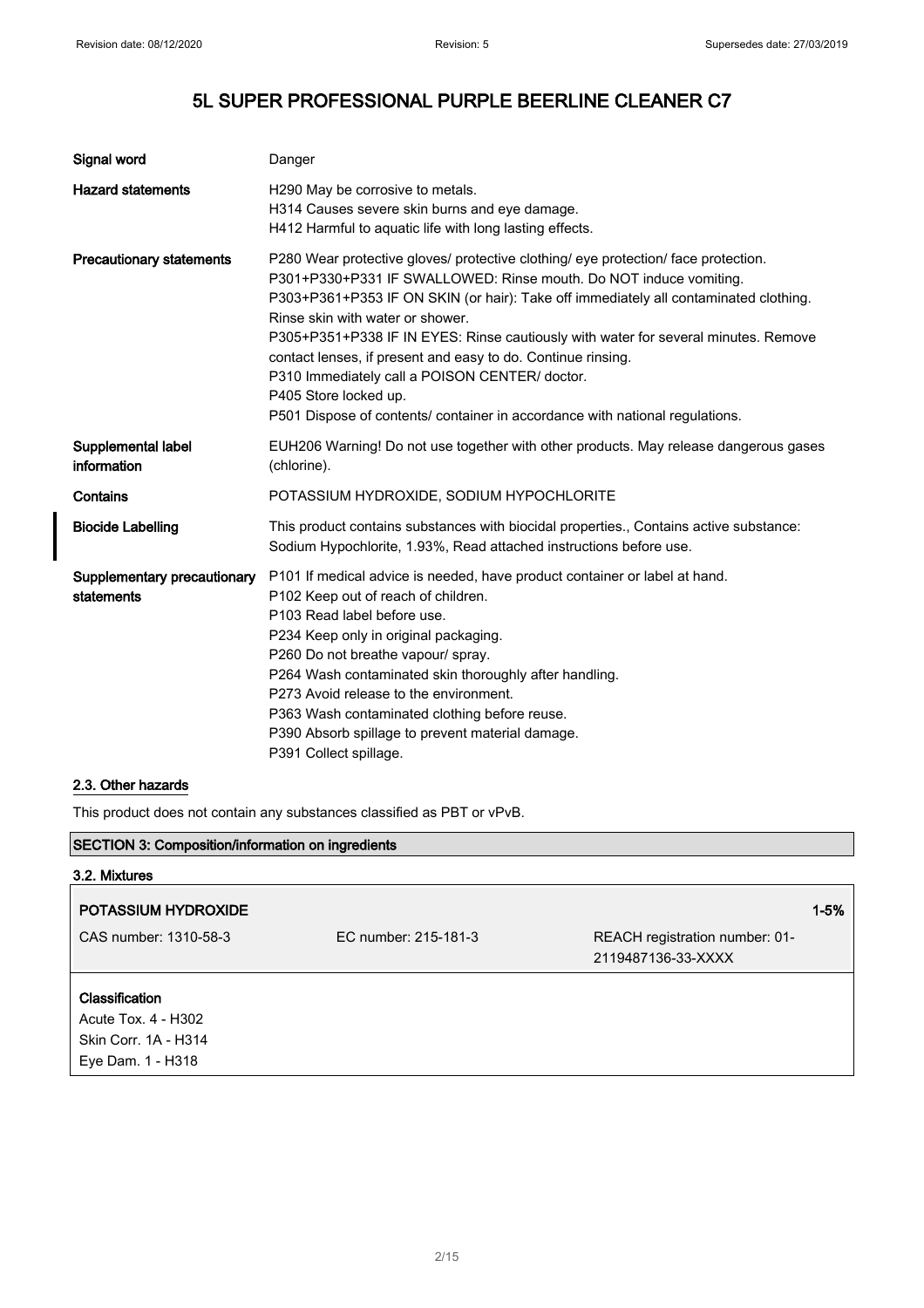| SODIUM HYPOCHLORITE                                                                                                                                                              |                           |                                                      | 1.9%     |
|----------------------------------------------------------------------------------------------------------------------------------------------------------------------------------|---------------------------|------------------------------------------------------|----------|
| CAS number: 7681-52-9                                                                                                                                                            | EC number: 231-668-3      | REACH registration number: 01-<br>2119488154-34-XXXX |          |
| M factor (Acute) = $10$                                                                                                                                                          | M factor (Chronic) = $1$  |                                                      |          |
| Classification<br>Met. Corr. 1 - H290<br>Skin Corr. 1B - H314<br>Eye Dam. 1 - H318<br>Aquatic Acute 1 - H400<br>Aquatic Chronic 1 - H410                                         |                           |                                                      |          |
| <b>TETRAPOTASSIUM PYROPHOSPHATE</b>                                                                                                                                              |                           |                                                      | $1 - 5%$ |
| CAS number: 7320-34-5                                                                                                                                                            | EC number: 230-785-7      | REACH registration number: 01-<br>2119489369-18-XXXX |          |
| Classification<br>Eye Irrit. 2 - H319                                                                                                                                            |                           |                                                      |          |
| <b>POTASSIUM PERMANGANATE</b>                                                                                                                                                    |                           |                                                      | 1%       |
| CAS number: 7722-64-7                                                                                                                                                            | EC number: 231-760-3      | REACH registration number: 01-<br>2119480139-34-XXXX |          |
| M factor (Acute) = $10$                                                                                                                                                          | M factor (Chronic) = $10$ |                                                      |          |
| Classification<br>Ox. Sol. 2 - H272<br>Acute Tox. 4 - H302<br>Skin Corr. 1C - H314<br>Eye Dam. 1 - H318<br>Repr. 2 - H361d<br>Aquatic Acute 1 - H400<br>Aquatic Chronic 1 - H410 | O;R8 Xn;R22 N;R50/53      | Classification (67/548/EEC or 1999/45/EC)            |          |

The Full Text for all R-Phrases and Hazard Statements are Displayed in Section 16.

| <b>SECTION 4: First aid measures</b>   |                                                                                                                                                                                                                                                 |  |
|----------------------------------------|-------------------------------------------------------------------------------------------------------------------------------------------------------------------------------------------------------------------------------------------------|--|
| 4.1. Description of first aid measures |                                                                                                                                                                                                                                                 |  |
| General information                    | Get medical attention immediately. Provide eyewash station and safety shower.                                                                                                                                                                   |  |
| Inhalation                             | Remove affected person from source of contamination. Keep affected person warm and at<br>rest. Get medical attention immediately. For breathing difficulties, oxygen may be necessary.                                                          |  |
| Ingestion                              | Never give anything by mouth to an unconscious person. Rinse mouth thoroughly with water.<br>Give plenty of water to drink. Do not induce vomiting. Get medical attention immediately.<br>Show this Safety Data Sheet to the medical personnel. |  |
| Skin contact                           | Remove affected person from source of contamination. Remove contaminated clothing. Wash<br>skin thoroughly with soap and water. Get medical attention promptly if symptoms occur after<br>washing.                                              |  |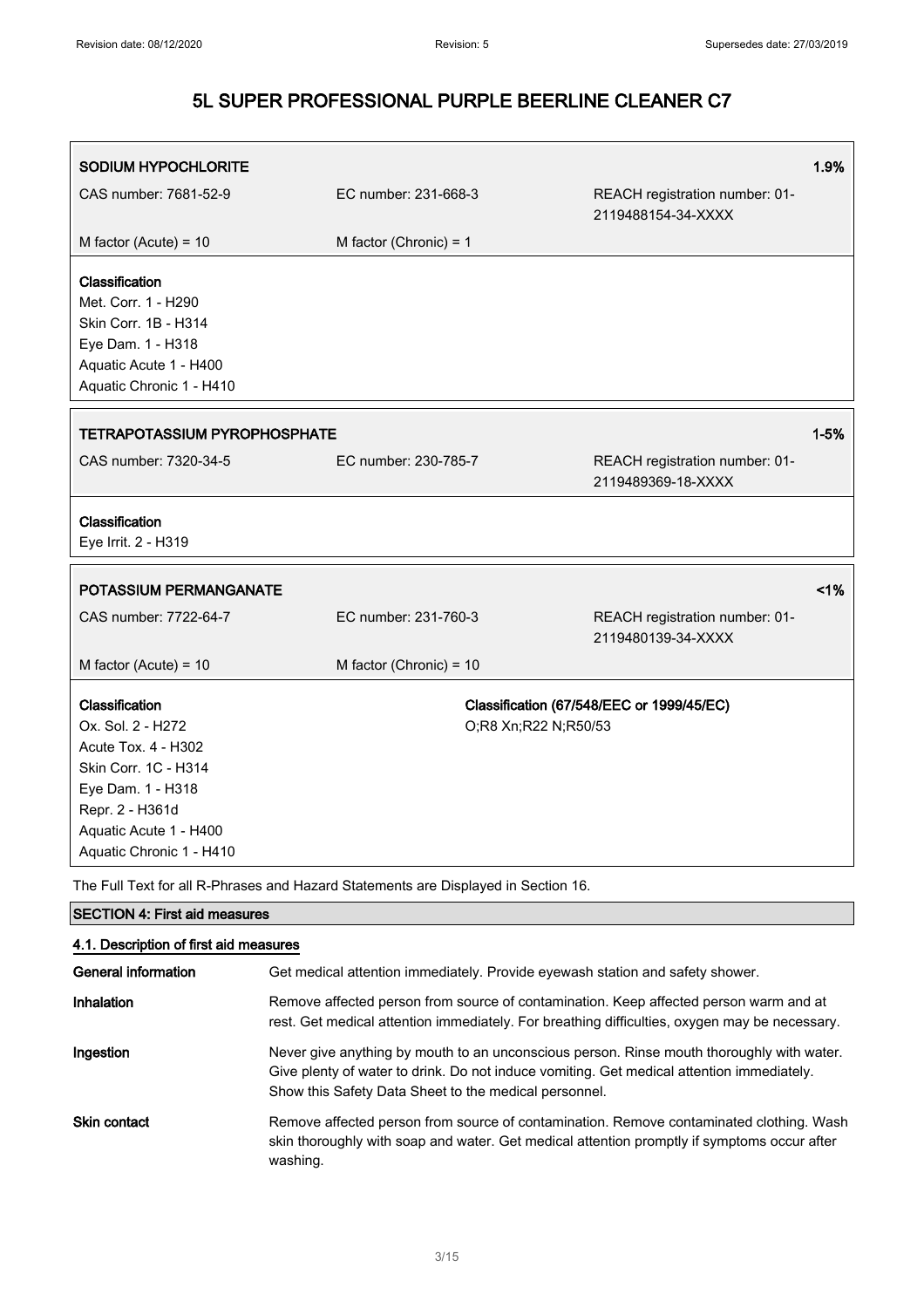| Eye contact                                                | Remove affected person from source of contamination. Remove any contact lenses and open<br>eyelids wide apart. Continue to rinse for at least 15 minutes. Get medical attention<br>immediately. Continue to rinse.          |  |
|------------------------------------------------------------|-----------------------------------------------------------------------------------------------------------------------------------------------------------------------------------------------------------------------------|--|
| <b>Protection of first aiders</b>                          | First aid personnel should wear appropriate protective equipment during any rescue.                                                                                                                                         |  |
|                                                            | 4.2. Most important symptoms and effects, both acute and delayed                                                                                                                                                            |  |
| <b>General information</b>                                 | The severity of the symptoms described will vary dependent on the concentration and the<br>length of exposure. Chemical burns must be treated by a physician. Get medical attention<br>immediately.                         |  |
| Inhalation                                                 | Severe irritation of nose and throat. May cause an asthma-like shortness of breath.                                                                                                                                         |  |
| Ingestion                                                  | This product is corrosive. Small amounts may cause serious damage. May cause chemical<br>burns in mouth, oesophagus and stomach.                                                                                            |  |
| <b>Skin contact</b>                                        | May cause serious chemical burns to the skin.                                                                                                                                                                               |  |
| Eye contact                                                | This product is corrosive. A single exposure may cause the following adverse effects: Severe<br>irritation, burning, tearing and blurred vision. Prolonged contact causes serious eye and tissue<br>damage. Corneal damage. |  |
|                                                            | 4.3. Indication of any immediate medical attention and special treatment needed                                                                                                                                             |  |
| Notes for the doctor                                       | Treat symptomatically. Remove contaminated clothing immediately and wash skin with soap<br>and water.                                                                                                                       |  |
| <b>SECTION 5: Firefighting measures</b>                    |                                                                                                                                                                                                                             |  |
| 5.1. Extinguishing media                                   |                                                                                                                                                                                                                             |  |
| Suitable extinguishing media                               | The product is not flammable. Use fire-extinguishing media suitable for the surrounding fire.<br>Foam, carbon dioxide or dry powder.                                                                                        |  |
| 5.2. Special hazards arising from the substance or mixture |                                                                                                                                                                                                                             |  |
| Specific hazards                                           | In contact with some metals can generate hydrogen gas, which can form explosive mixtures<br>with air. Avoid contact with the following materials: Aluminium. Zinc. Avoid contact with water.<br>May generate heat.          |  |
| Hazardous combustion<br>products                           | Fire creates: Chlorine. Hydrogen chloride (HCI). Oxides of the following substances: Carbon.<br>Potassium. Manganese.                                                                                                       |  |
| 5.3. Advice for firefighters                               |                                                                                                                                                                                                                             |  |
| Protective actions during<br>firefighting                  | Control run-off water by containing and keeping it out of sewers and watercourses.                                                                                                                                          |  |
| Special protective equipment<br>for firefighters           | Wear positive-pressure self-contained breathing apparatus (SCBA) and appropriate protective<br>clothing.                                                                                                                    |  |

#### SECTION 6: Accidental release measures

#### 6.1. Personal precautions, protective equipment and emergency procedures

Personal precautions Wear protective clothing as described in Section 8 of this safety data sheet.

#### 6.2. Environmental precautions

Environmental precautions Avoid or minimise the creation of any environmental contamination. Spillages or uncontrolled discharges into watercourses must be reported immediately to the Environmental Agency or other appropriate regulatory body.

#### 6.3. Methods and material for containment and cleaning up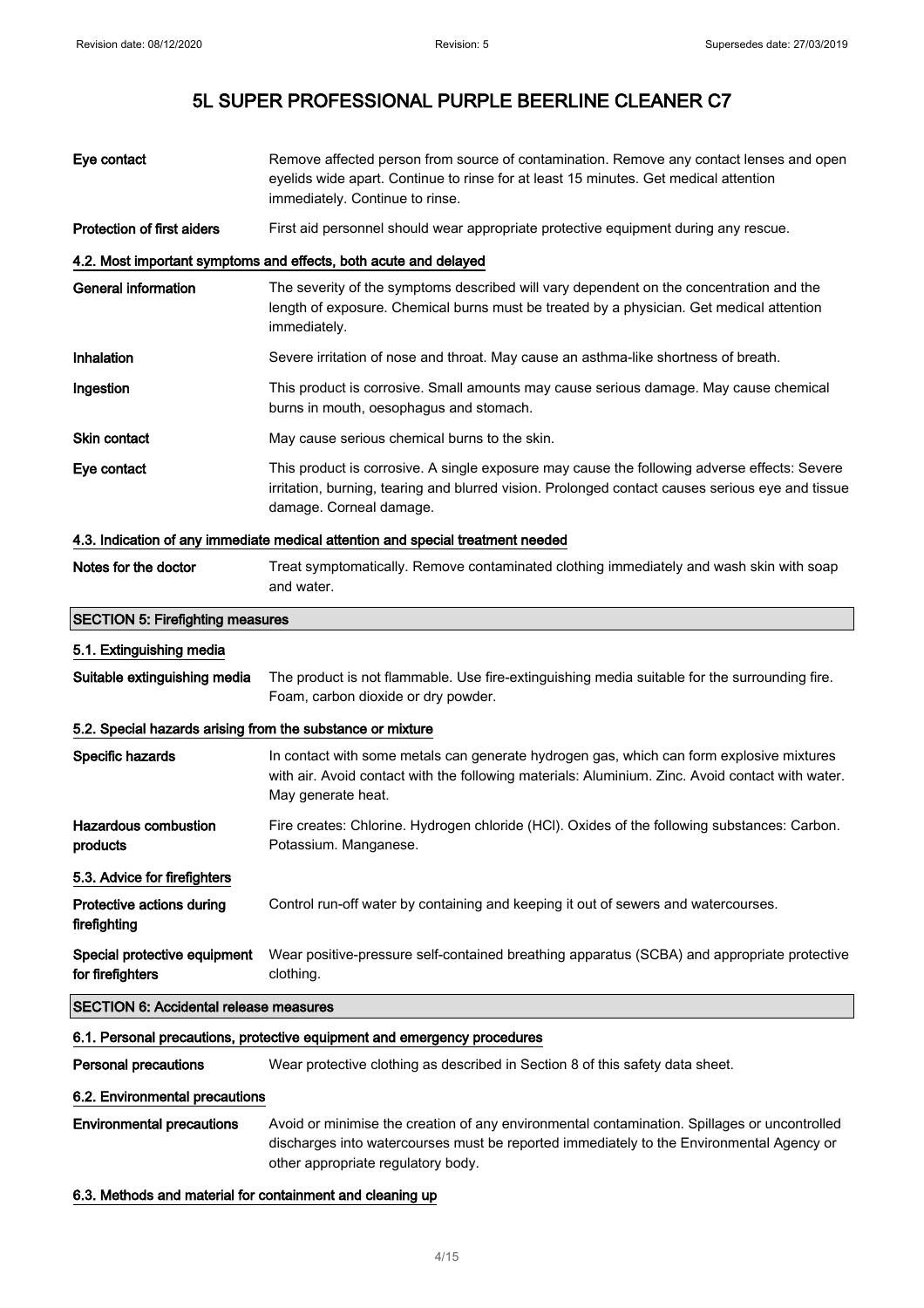| Methods for cleaning up                                                  | Do not touch or walk into spilled material. Stop leak if safe to do so. Small Spillages: Flush<br>away spillage with plenty of water. Large Spillages: Absorb in vermiculite, dry sand or earth<br>and place into containers. Flush contaminated area with plenty of water. Collect and place in<br>suitable waste disposal containers and seal securely.                                                   |  |
|--------------------------------------------------------------------------|-------------------------------------------------------------------------------------------------------------------------------------------------------------------------------------------------------------------------------------------------------------------------------------------------------------------------------------------------------------------------------------------------------------|--|
| 6.4. Reference to other sections                                         |                                                                                                                                                                                                                                                                                                                                                                                                             |  |
| Reference to other sections                                              | For waste disposal, see Section 13. See Section 11 for additional information on health<br>hazards. See Section 1 for emergency contact information.                                                                                                                                                                                                                                                        |  |
| <b>SECTION 7: Handling and storage</b>                                   |                                                                                                                                                                                                                                                                                                                                                                                                             |  |
| 7.1. Precautions for safe handling                                       |                                                                                                                                                                                                                                                                                                                                                                                                             |  |
| <b>Usage precautions</b>                                                 | Avoid spilling. Avoid contact with skin and eyes. Avoid the formation of mists. Provide<br>adequate ventilation. Read and follow manufacturer's recommendations. Wear protective<br>clothing as described in Section 8 of this safety data sheet. Never add water directly to this<br>product as it may cause a vigorous reaction or boiling. Always dilute by carefully pouring the<br>product into water. |  |
| Advice on general<br>occupational hygiene                                | Good personal hygiene procedures should be implemented. Do not eat, drink or smoke when<br>using this product. Wash hands thoroughly after handling. Eye wash facilities and emergency<br>shower must be available when handling this product. Wash promptly with soap and water if<br>skin becomes contaminated. Take off immediately all contaminated clothing and wash it<br>before reuse.               |  |
|                                                                          | 7.2. Conditions for safe storage, including any incompatibilities                                                                                                                                                                                                                                                                                                                                           |  |
| <b>Storage precautions</b>                                               | Store in tightly-closed, original container in a well-ventilated place. Store away from the<br>following materials: Acids. Oxidising materials.                                                                                                                                                                                                                                                             |  |
| Storage class                                                            | Corrosive storage.                                                                                                                                                                                                                                                                                                                                                                                          |  |
| 7.3. Specific end use(s)                                                 |                                                                                                                                                                                                                                                                                                                                                                                                             |  |
| Specific end use(s)                                                      | The identified uses for this product are detailed in Section 1.2.                                                                                                                                                                                                                                                                                                                                           |  |
| <b>SECTION 8: Exposure controls/Personal protection</b>                  |                                                                                                                                                                                                                                                                                                                                                                                                             |  |
| 8.1. Control parameters                                                  |                                                                                                                                                                                                                                                                                                                                                                                                             |  |
| Occupational exposure limits                                             |                                                                                                                                                                                                                                                                                                                                                                                                             |  |
| POTASSIUM HYDROXIDE                                                      |                                                                                                                                                                                                                                                                                                                                                                                                             |  |
| Short-term exposure limit (15-minute): WEL 2 mg/m <sup>3</sup>           |                                                                                                                                                                                                                                                                                                                                                                                                             |  |
| <b>SODIUM HYPOCHLORITE</b>                                               |                                                                                                                                                                                                                                                                                                                                                                                                             |  |
| Short-term exposure limit (15-minute): WEL 0.5 ppm 1.5 mg/m <sup>3</sup> |                                                                                                                                                                                                                                                                                                                                                                                                             |  |

WEL = Workplace Exposure Limit.

### POTASSIUM HYDROXIDE (CAS: 1310-58-3)

DNEL Workers - Inhalation; Long term local effects: 1 mg/m<sup>3</sup> General population - Inhalation; Long term local effects: 1 mg/m<sup>3</sup>

#### SODIUM HYPOCHLORITE (CAS: 7681-52-9)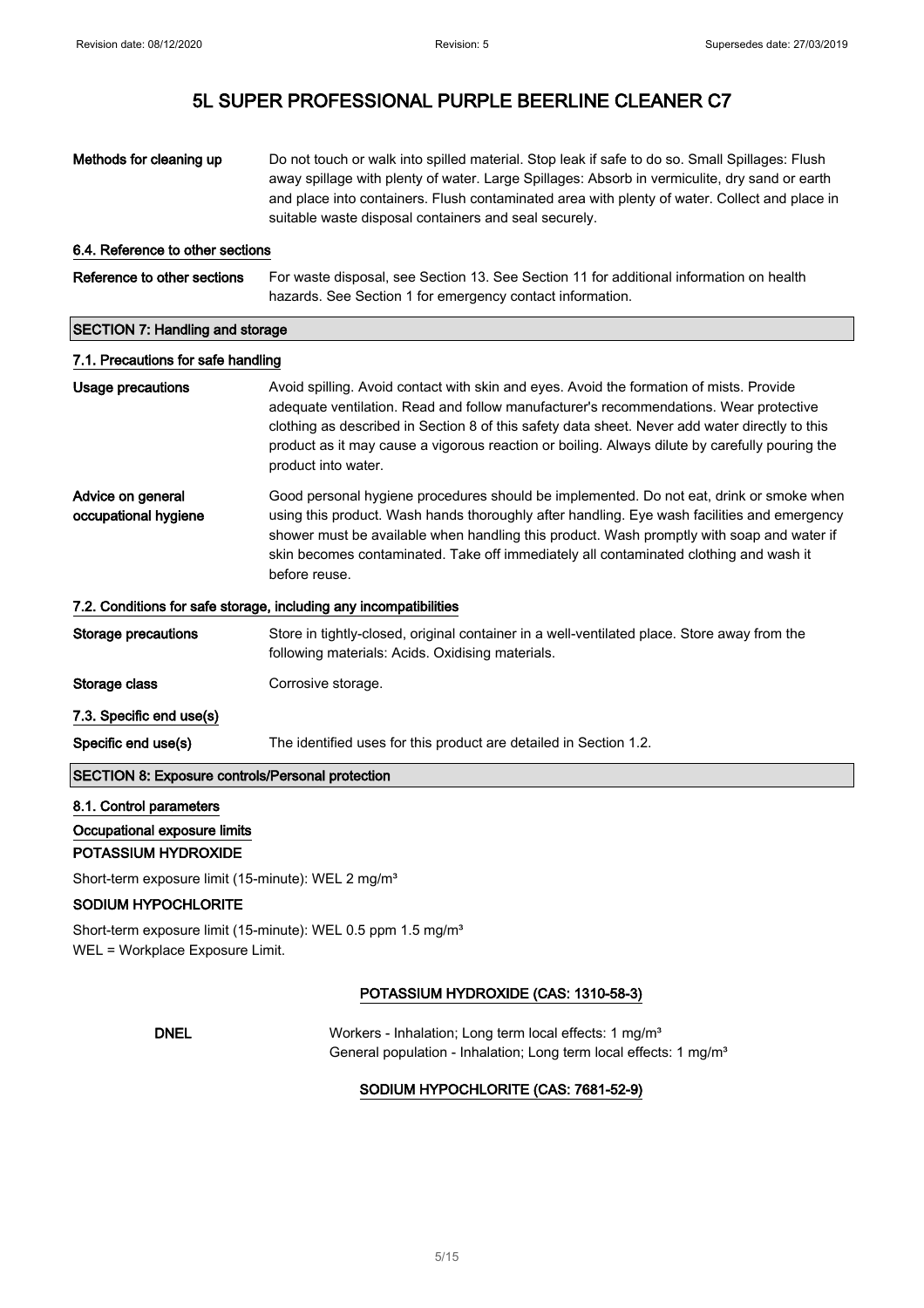| <b>DNEL</b>                         | Industry - Inhalation; Long term local effects: 1.55 mg/m <sup>3</sup><br>Industry - Inhalation; Long term systemic effects: 1.55 mg/m <sup>3</sup><br>Industry - Inhalation; Short term local effects: 3.1 mg/m <sup>3</sup><br>Industry - Inhalation; Short term systemic effects: 3.1 mg/m <sup>3</sup><br>Consumer - Inhalation; Long term local effects: 1.55 mg/m <sup>3</sup><br>Consumer - Inhalation; Long term systemic effects: 1.55 mg/m <sup>3</sup><br>Consumer - Inhalation; Short term local effects: 3.1 mg/m <sup>3</sup><br>Consumer - Inhalation; Short term systemic effects: 3.1 mg/m <sup>3</sup><br>Consumer - Oral; Long term systemic effects: 0.26 mg/kg/day |
|-------------------------------------|-----------------------------------------------------------------------------------------------------------------------------------------------------------------------------------------------------------------------------------------------------------------------------------------------------------------------------------------------------------------------------------------------------------------------------------------------------------------------------------------------------------------------------------------------------------------------------------------------------------------------------------------------------------------------------------------|
| <b>PNEC</b>                         | - Fresh water; 0.00021 mg/l<br>- marine water; 0.000042 mg/l<br>- Intermittent release; 0.00026 mg/l<br>$-$ STP; 4.69 mg/l<br>$-$ ;                                                                                                                                                                                                                                                                                                                                                                                                                                                                                                                                                     |
|                                     | TETRAPOTASSIUM PYROPHOSPHATE (CAS: 7320-34-5)                                                                                                                                                                                                                                                                                                                                                                                                                                                                                                                                                                                                                                           |
| <b>DNEL</b>                         | Workers - Inhalation; Long term systemic effects: 44.08 mg/m <sup>3</sup><br>General population - Inhalation; Long term systemic effects: 10.87 mg/m <sup>3</sup>                                                                                                                                                                                                                                                                                                                                                                                                                                                                                                                       |
| <b>PNEC</b>                         | - Fresh water; 0.05 mg/l<br>- marine water; 0.005 mg/l<br>- Intermittent release; 0.5 mg/l<br>$-$ STP; 50 mg/l                                                                                                                                                                                                                                                                                                                                                                                                                                                                                                                                                                          |
|                                     | POTASSIUM PERMANGANATE (CAS: 7722-64-7)                                                                                                                                                                                                                                                                                                                                                                                                                                                                                                                                                                                                                                                 |
| <b>DNEL</b>                         | Industry - Inhalation; Long term systemic effects: 0.218 mg/m <sup>3</sup><br>Consumer - Inhalation; Long term systemic effects: 0.0389 mg/m <sup>3</sup><br>Consumer - Oral; Long term systemic effects: 0.01111 mg/kg/day                                                                                                                                                                                                                                                                                                                                                                                                                                                             |
| <b>PNEC</b>                         | $-$ STP; 1.64 mg/l<br>- Fresh water; 0.00006 mg/l<br>- Water; 0.0006 mg/l                                                                                                                                                                                                                                                                                                                                                                                                                                                                                                                                                                                                               |
| 8.2. Exposure controls              |                                                                                                                                                                                                                                                                                                                                                                                                                                                                                                                                                                                                                                                                                         |
| Protective equipment                |                                                                                                                                                                                                                                                                                                                                                                                                                                                                                                                                                                                                                                                                                         |
| Appropriate engineering<br>controls | Provide adequate ventilation. Avoid inhalation of vapours. Observe any occupational<br>exposure limits for the product or ingredients.                                                                                                                                                                                                                                                                                                                                                                                                                                                                                                                                                  |
| Eye/face protection                 | Wear tight-fitting, chemical splash goggles or face shield.                                                                                                                                                                                                                                                                                                                                                                                                                                                                                                                                                                                                                             |
| Hand protection                     | Wear protective gloves. Neoprene. Nitrile rubber. Polyethylene. Polyvinyl chloride (PVC).                                                                                                                                                                                                                                                                                                                                                                                                                                                                                                                                                                                               |
| Other skin and body<br>protection   | Wear appropriate clothing to prevent any possibility of skin contact.                                                                                                                                                                                                                                                                                                                                                                                                                                                                                                                                                                                                                   |
| Hygiene measures                    | Provide eyewash station and safety shower. Wash at the end of each work shift and before<br>eating, smoking and using the toilet. Wash promptly if skin becomes contaminated. Promptly<br>remove any clothing that becomes contaminated.                                                                                                                                                                                                                                                                                                                                                                                                                                                |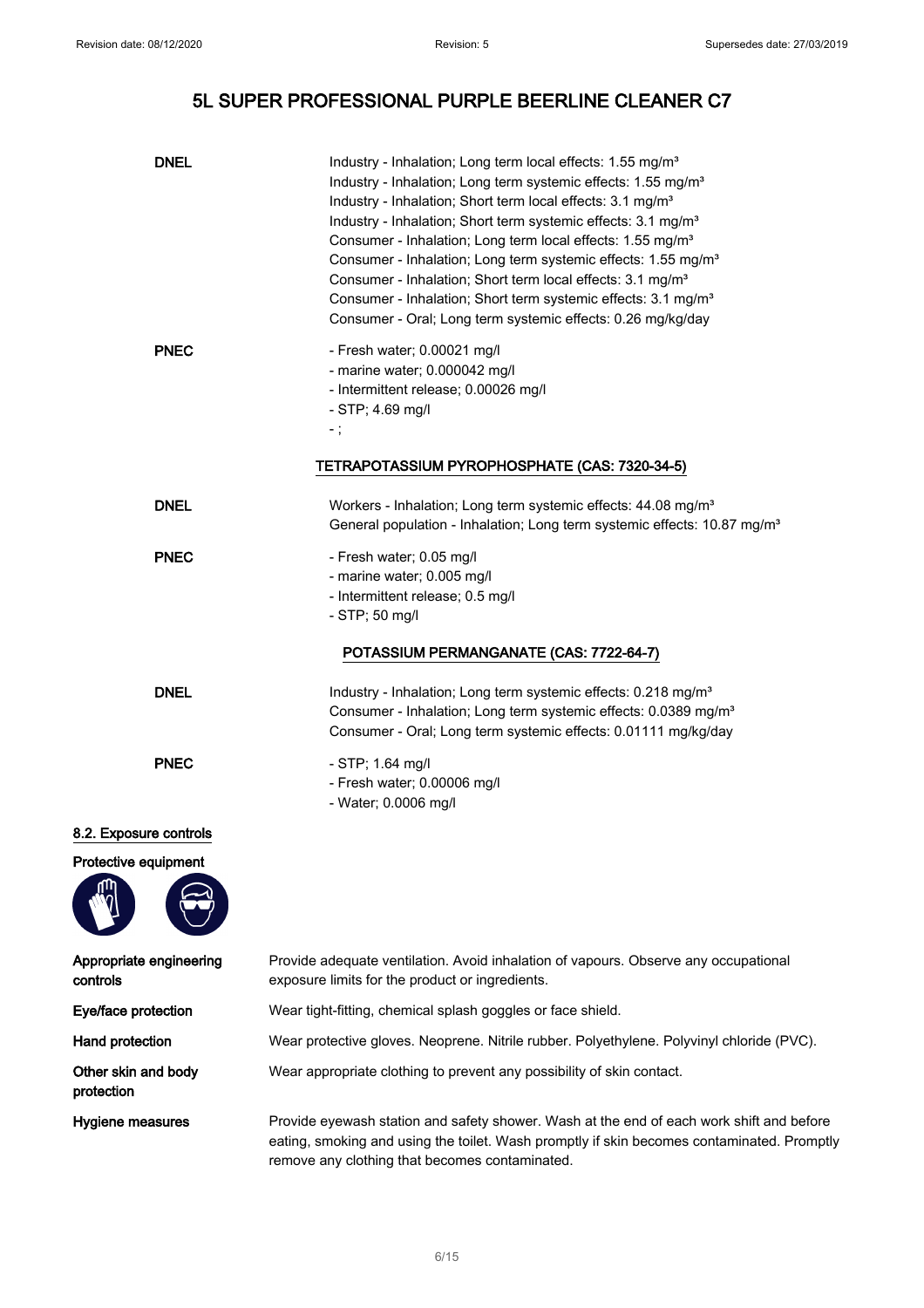| <b>Respiratory protection</b> | No specific recommendations. Respiratory protection must be used if the airborne<br>contamination exceeds the recommended occupational exposure limit. Particulate filter, type<br>P2. Particulate filters should comply with European Standard EN143. |
|-------------------------------|--------------------------------------------------------------------------------------------------------------------------------------------------------------------------------------------------------------------------------------------------------|
| <b>Environmental exposure</b> | Avoid releasing into the environment. Residues and empty containers should be taken care of                                                                                                                                                            |
| controls                      | as hazardous waste according to local and national provisions.                                                                                                                                                                                         |

#### SECTION 9: Physical and chemical properties

### 9.1. Information on basic physical and chemical properties

| Appearance                                      | Liquid.                                                                                               |  |
|-------------------------------------------------|-------------------------------------------------------------------------------------------------------|--|
| Colour                                          | Purple.                                                                                               |  |
| Odour                                           | Faintly of chlorine.                                                                                  |  |
| <b>Odour threshold</b>                          | Not available.                                                                                        |  |
| pH                                              | pH (concentrated solution): 13.5 TYPICALLY                                                            |  |
| <b>Melting point</b>                            | Not determined.                                                                                       |  |
| Initial boiling point and range                 | No information available.                                                                             |  |
| Flash point                                     | Not determined.                                                                                       |  |
| <b>Evaporation rate</b>                         | No information available.                                                                             |  |
| Flammability (solid, gas)                       | Not applicable.                                                                                       |  |
| Upper/lower flammability or<br>explosive limits | No information available.                                                                             |  |
| Vapour pressure                                 | No information available.                                                                             |  |
| <b>Relative density</b>                         | 1.080 TYPICALLY @ @ 20°C                                                                              |  |
| Solubility(ies)                                 | Soluble in water.                                                                                     |  |
| <b>Partition coefficient</b>                    | No information available.                                                                             |  |
| Auto-ignition temperature                       | No information available.                                                                             |  |
| <b>Decomposition Temperature</b>                | Not determined.                                                                                       |  |
| <b>Viscosity</b>                                | Not determined.                                                                                       |  |
| <b>Explosive properties</b>                     | There are no chemical groups present in the product that are associated with explosive<br>properties. |  |
| Explosive under the influence<br>of a flame     | Not considered to be explosive.                                                                       |  |
| <b>Oxidising properties</b>                     | There are no chemical groups present in the product that are associated with oxidising<br>properties. |  |
| <b>Comments</b>                                 | Information given is applicable to the product as supplied.                                           |  |
| 9.2. Other information                          |                                                                                                       |  |
| Other information                               | Not relevant.                                                                                         |  |
| <b>SECTION 10: Stability and reactivity</b>     |                                                                                                       |  |

10.1. Reactivity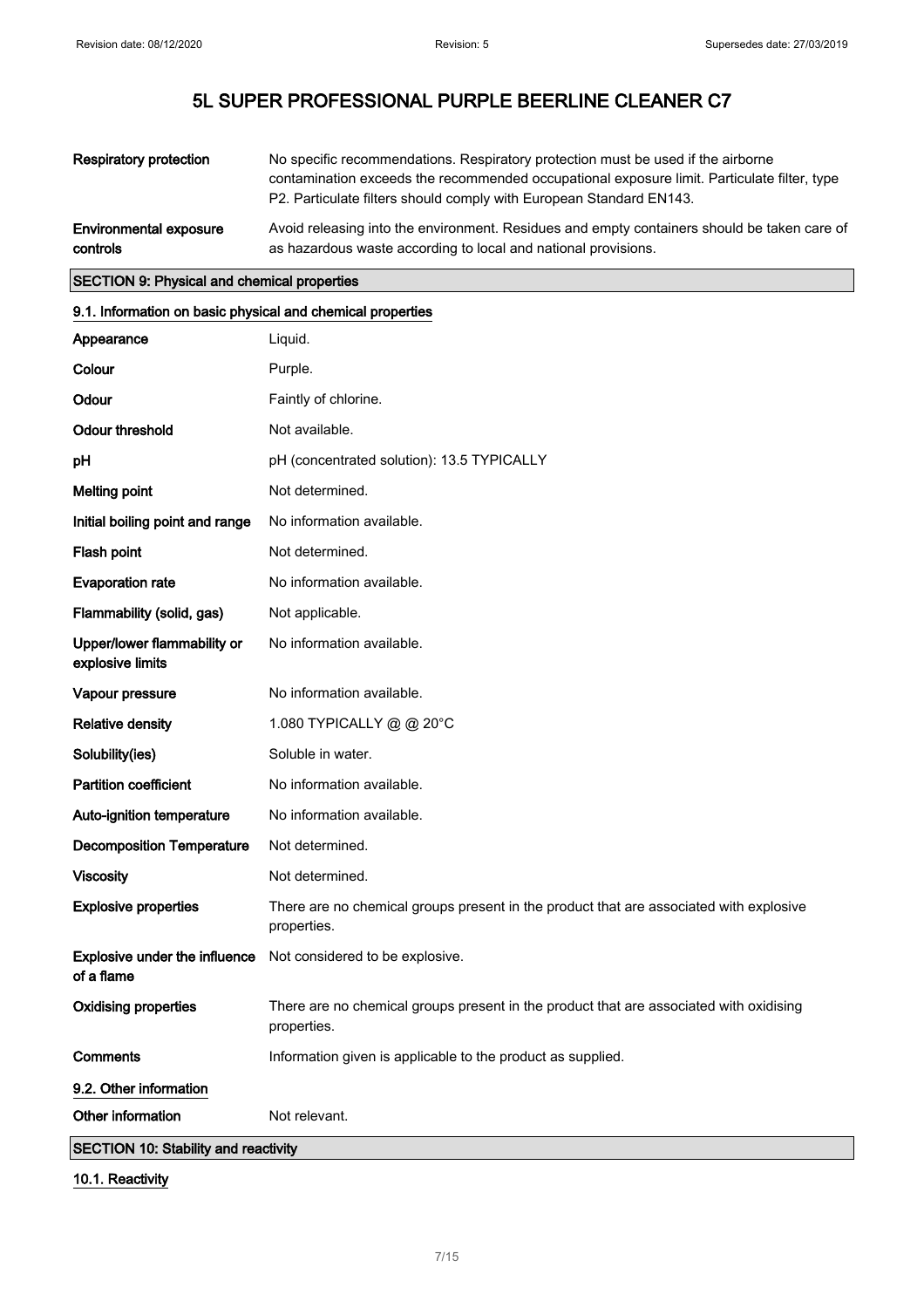| Reactivity                                                           | Reactions with the following materials may generate heat: Water. Strong acids. In contact with<br>some metals can generate hydrogen gas, which can form explosive mixtures with air. Avoid<br>contact with the following materials: Aluminium. Zinc. Tin. |
|----------------------------------------------------------------------|-----------------------------------------------------------------------------------------------------------------------------------------------------------------------------------------------------------------------------------------------------------|
| 10.2. Chemical stability                                             |                                                                                                                                                                                                                                                           |
| <b>Stability</b>                                                     | Stable at normal ambient temperatures.                                                                                                                                                                                                                    |
| 10.3. Possibility of hazardous reactions                             |                                                                                                                                                                                                                                                           |
| Possibility of hazardous<br>reactions                                | The following materials may react violently with the product: Chlorohydrocarbons. Acids.<br>Reactions with the following materials may generate heat: Water.                                                                                              |
| 10.4. Conditions to avoid                                            |                                                                                                                                                                                                                                                           |
| <b>Conditions to avoid</b>                                           | Avoid excessive heat for prolonged periods of time.                                                                                                                                                                                                       |
| 10.5. Incompatible materials                                         |                                                                                                                                                                                                                                                           |
| Materials to avoid                                                   | Acids. Ammonia. Chlorinated hydrocarbons. Aluminium. Tin. Zinc.                                                                                                                                                                                           |
| 10.6. Hazardous decomposition products                               |                                                                                                                                                                                                                                                           |
| Hazardous decomposition<br>products                                  | Hydrogen. Contact with acids liberates toxic gas. Chlorine.                                                                                                                                                                                               |
| <b>SECTION 11: Toxicological information</b>                         |                                                                                                                                                                                                                                                           |
| 11.1. Information on toxicological effects                           |                                                                                                                                                                                                                                                           |
| <b>Toxicological effects</b>                                         | Information given is based on data of the components and of similar products.                                                                                                                                                                             |
| Other health effects                                                 | There is no evidence that the product can cause cancer.                                                                                                                                                                                                   |
| Acute toxicity - oral<br>Notes (oral LD <sub>50</sub> )              | Estimated value. Calculated from ingredient data.                                                                                                                                                                                                         |
| ATE oral (mg/kg)                                                     | 10,046.76                                                                                                                                                                                                                                                 |
| Acute toxicity - dermal<br>Notes (dermal LD <sub>50</sub> )          | Based on available data the classification criteria are not met.                                                                                                                                                                                          |
| Acute toxicity - inhalation<br>Notes (inhalation LC <sub>50</sub> )  | Based on available data the classification criteria are not met.                                                                                                                                                                                          |
| Skin corrosion/irritation<br>Skin corrosion/irritation               | Causes severe burns. Calculation method.                                                                                                                                                                                                                  |
| Serious eye damage/irritation<br>Serious eye damage/irritation       | Corrosivity to eyes is assumed.                                                                                                                                                                                                                           |
| <b>Respiratory sensitisation</b><br><b>Respiratory sensitisation</b> | Not sensitising. Based on available data the classification criteria are not met.                                                                                                                                                                         |
| <b>Skin sensitisation</b>                                            |                                                                                                                                                                                                                                                           |
| <b>Skin sensitisation</b>                                            | Based on available data the classification criteria are not met.                                                                                                                                                                                          |
| Germ cell mutagenicity<br>Genotoxicity - in vitro                    | Does not contain any substances known to be mutagenic.                                                                                                                                                                                                    |
| Carcinogenicity                                                      |                                                                                                                                                                                                                                                           |
| Carcinogenicity                                                      | Does not contain any substances known to be carcinogenic.                                                                                                                                                                                                 |
| <b>Reproductive toxicity</b>                                         |                                                                                                                                                                                                                                                           |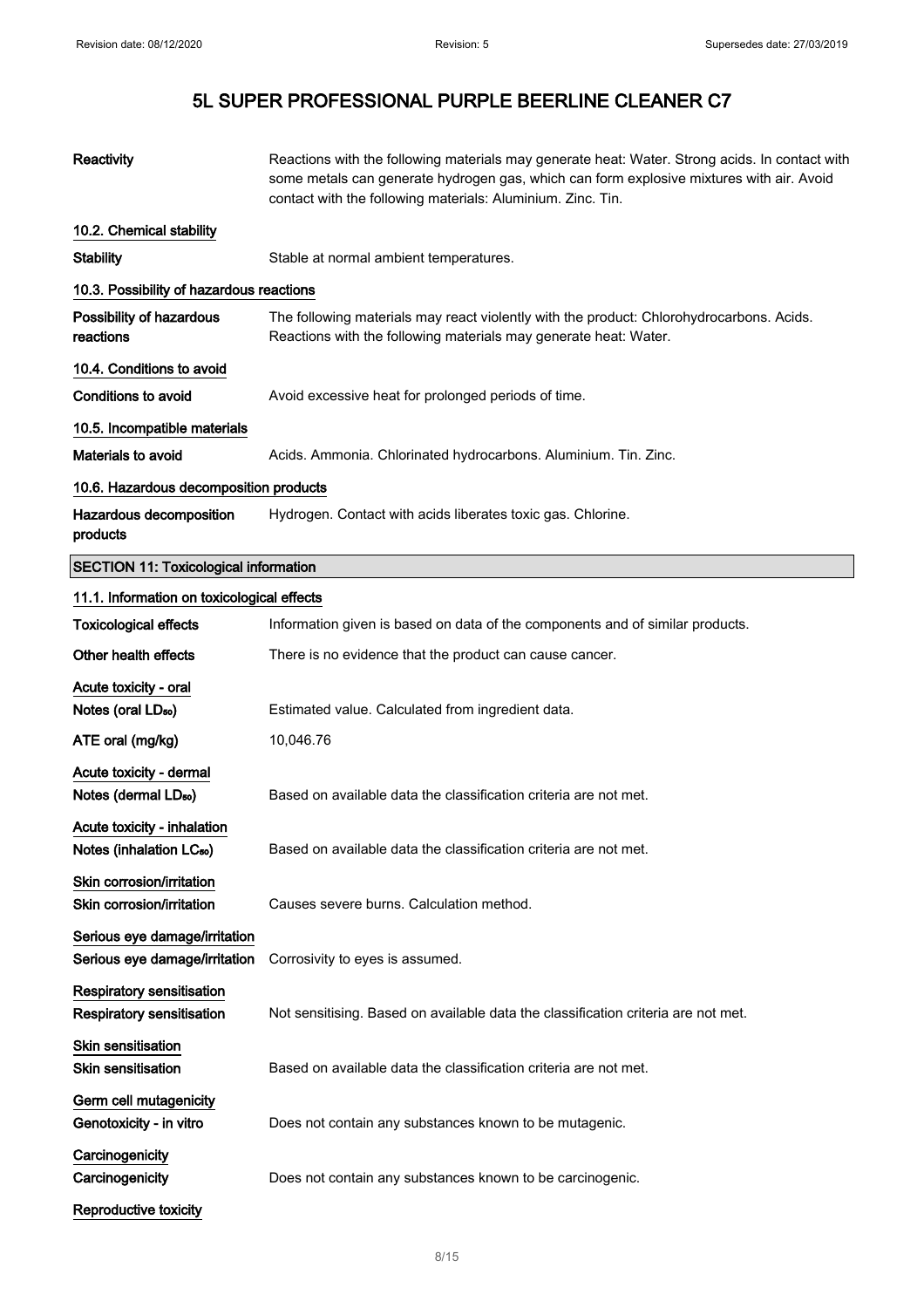Reproductive toxicity - fertility Based on available data the classification criteria are not met.

| Specific target organ toxicity - single exposure   |                                                                                                                                                                                                                                           |  |
|----------------------------------------------------|-------------------------------------------------------------------------------------------------------------------------------------------------------------------------------------------------------------------------------------------|--|
| STOT - single exposure                             | Not classified as a specific target organ toxicant after a single exposure.                                                                                                                                                               |  |
| Specific target organ toxicity - repeated exposure |                                                                                                                                                                                                                                           |  |
| STOT - repeated exposure                           | Not classified as a specific target organ toxicant after repeated exposure.                                                                                                                                                               |  |
| <b>Aspiration hazard</b>                           |                                                                                                                                                                                                                                           |  |
| <b>Aspiration hazard</b>                           | Based on available data the classification criteria are not met.                                                                                                                                                                          |  |
| General information                                | Corrosive to skin and eyes.                                                                                                                                                                                                               |  |
| Inhalation                                         | Spray/mists may cause respiratory tract irritation. A single exposure may cause the following<br>adverse effects: Coughing. Difficulty in breathing. May cause damage to mucous membranes<br>in nose, throat, lungs and bronchial system. |  |
| Ingestion                                          | May cause burns in mucous membranes, throat, oesophagus and stomach.                                                                                                                                                                      |  |
| Skin contact                                       | May cause serious chemical burns to the skin. Repeated exposure may cause skin dryness or<br>cracking.                                                                                                                                    |  |
| Eye contact                                        | Causes burns. A single exposure may cause the following adverse effects: Corneal damage.<br>Contact with concentrated chemical may very rapidly cause severe eye damage, possibly loss<br>of sight.                                       |  |

#### Toxicological information on ingredients.

#### POTASSIUM HYDROXIDE

| Acute toxicity - oral                           |                                                                   |
|-------------------------------------------------|-------------------------------------------------------------------|
| Acute toxicity oral (LD <sub>50</sub><br>mg/kg) | 333.0                                                             |
| <b>Species</b>                                  | Rat                                                               |
| Notes (oral LD <sub>50</sub> )                  | Harmful if swallowed. REACH dossier information.                  |
| ATE oral (mg/kg)                                | 333.0                                                             |
| Acute toxicity - dermal                         |                                                                   |
| Notes (dermal LD <sub>50</sub> )                | No information available.                                         |
| Skin corrosion/irritation                       |                                                                   |
| Skin corrosion/irritation                       | Causes severe burns. REACH dossier information.                   |
| Serious eye damage/irritation                   |                                                                   |
| Serious eye<br>damage/irritation                | Corrosive Causes serious eye damage. REACH dossier information.   |
| <b>Respiratory sensitisation</b>                |                                                                   |
| <b>Respiratory sensitisation</b>                | No specific test data are available.                              |
| <b>Skin sensitisation</b>                       |                                                                   |
| <b>Skin sensitisation</b>                       | Not sensitising. REACH dossier information.                       |
| Germ cell mutagenicity                          |                                                                   |
| Genotoxicity - in vitro                         | Negative. This substance has no evidence of mutagenic properties. |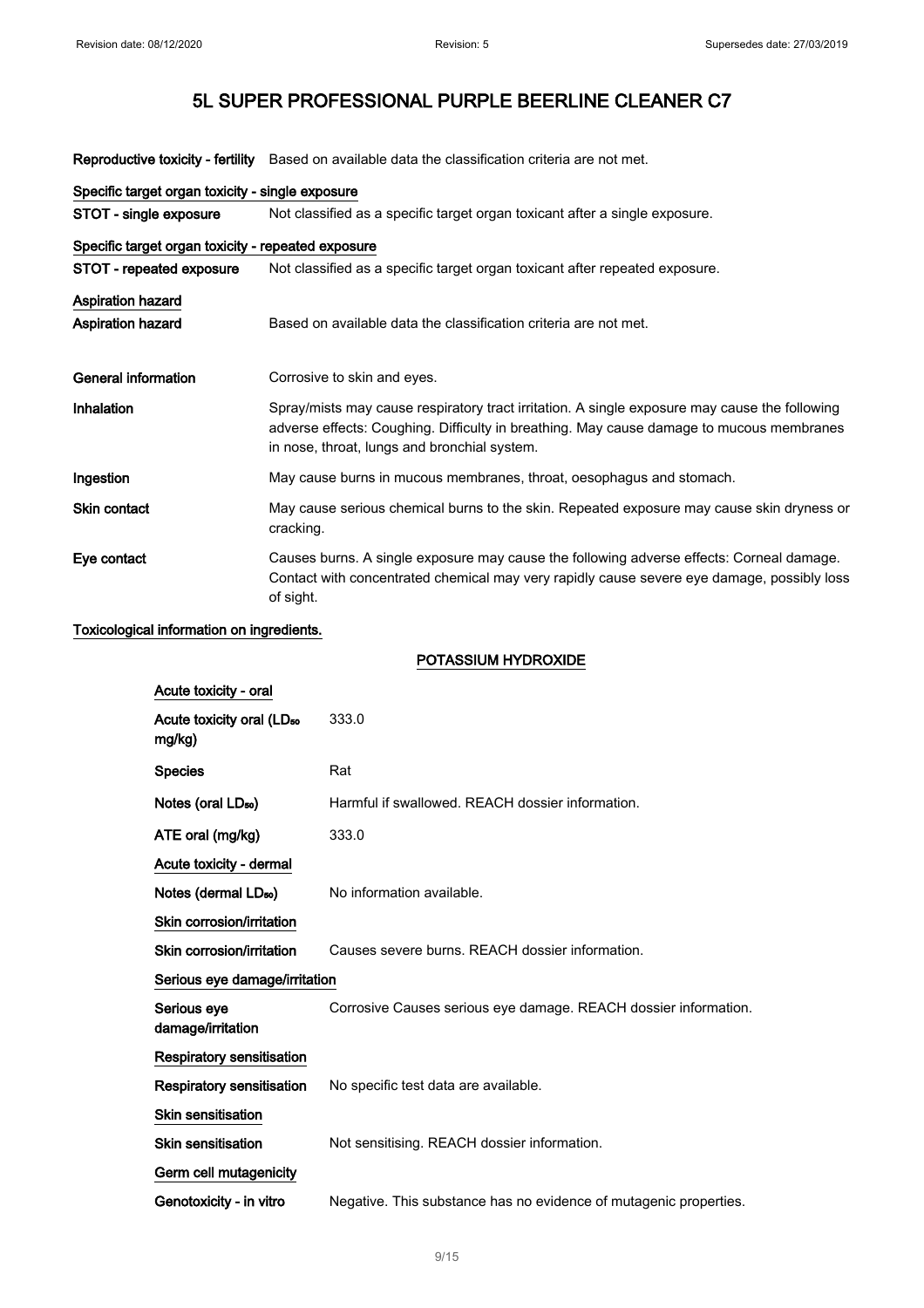| Carcinogenicity                                           |                                                                                                      |  |  |
|-----------------------------------------------------------|------------------------------------------------------------------------------------------------------|--|--|
| Carcinogenicity                                           | Based on available data the classification criteria are not met.                                     |  |  |
| Reproductive toxicity                                     |                                                                                                      |  |  |
| Reproductive toxicity -<br>fertility                      | Based on available data the classification criteria are not met.                                     |  |  |
| Specific target organ toxicity - single exposure          |                                                                                                      |  |  |
| STOT - single exposure                                    | Not classified as a specific target organ toxicant after a single exposure.                          |  |  |
| Specific target organ toxicity - repeated exposure        |                                                                                                      |  |  |
|                                                           | STOT - repeated exposure Not classified as a specific target organ toxicant after repeated exposure. |  |  |
|                                                           | SODIUM HYPOCHLORITE                                                                                  |  |  |
| Acute toxicity - oral                                     |                                                                                                      |  |  |
| Acute toxicity oral (LD <sub>50</sub><br>mg/kg)           | 8,910.0                                                                                              |  |  |
| <b>Species</b>                                            | Rat                                                                                                  |  |  |
| Notes (oral LD <sub>50</sub> )                            | REACH dossier information.                                                                           |  |  |
| ATE oral (mg/kg)                                          | 8,910.0                                                                                              |  |  |
| Acute toxicity - dermal                                   |                                                                                                      |  |  |
| Acute toxicity dermal (LD <sub>50</sub> 2,001.0<br>mg/kg) |                                                                                                      |  |  |
| <b>Species</b>                                            | Rabbit                                                                                               |  |  |
| ATE dermal (mg/kg)                                        | 2,001.0                                                                                              |  |  |
| Skin corrosion/irritation                                 |                                                                                                      |  |  |
| Animal data                                               | Corrosive to skin. REACH dossier information. Dose: LD50 = 20g/kg bw, 2 days,<br>Rabbit              |  |  |
| Serious eye damage/irritation                             |                                                                                                      |  |  |
| Serious eye<br>damage/irritation                          | Corrosivity to eyes is assumed.                                                                      |  |  |
| <b>Respiratory sensitisation</b>                          |                                                                                                      |  |  |
| Respiratory sensitisation                                 | Not sensitising.                                                                                     |  |  |
| <b>Skin sensitisation</b>                                 |                                                                                                      |  |  |
| <b>Skin sensitisation</b>                                 | Not sensitising.                                                                                     |  |  |
| Germ cell mutagenicity                                    |                                                                                                      |  |  |
| Genotoxicity - in vivo                                    | REACH dossier information. Negative.                                                                 |  |  |
| Carcinogenicity                                           |                                                                                                      |  |  |
| Carcinogenicity                                           | Based on available data the classification criteria are not met.                                     |  |  |
| Reproductive toxicity                                     |                                                                                                      |  |  |
| Reproductive toxicity -<br>fertility                      | REACH dossier information. No evidence of reproductive toxicity in animal studies.                   |  |  |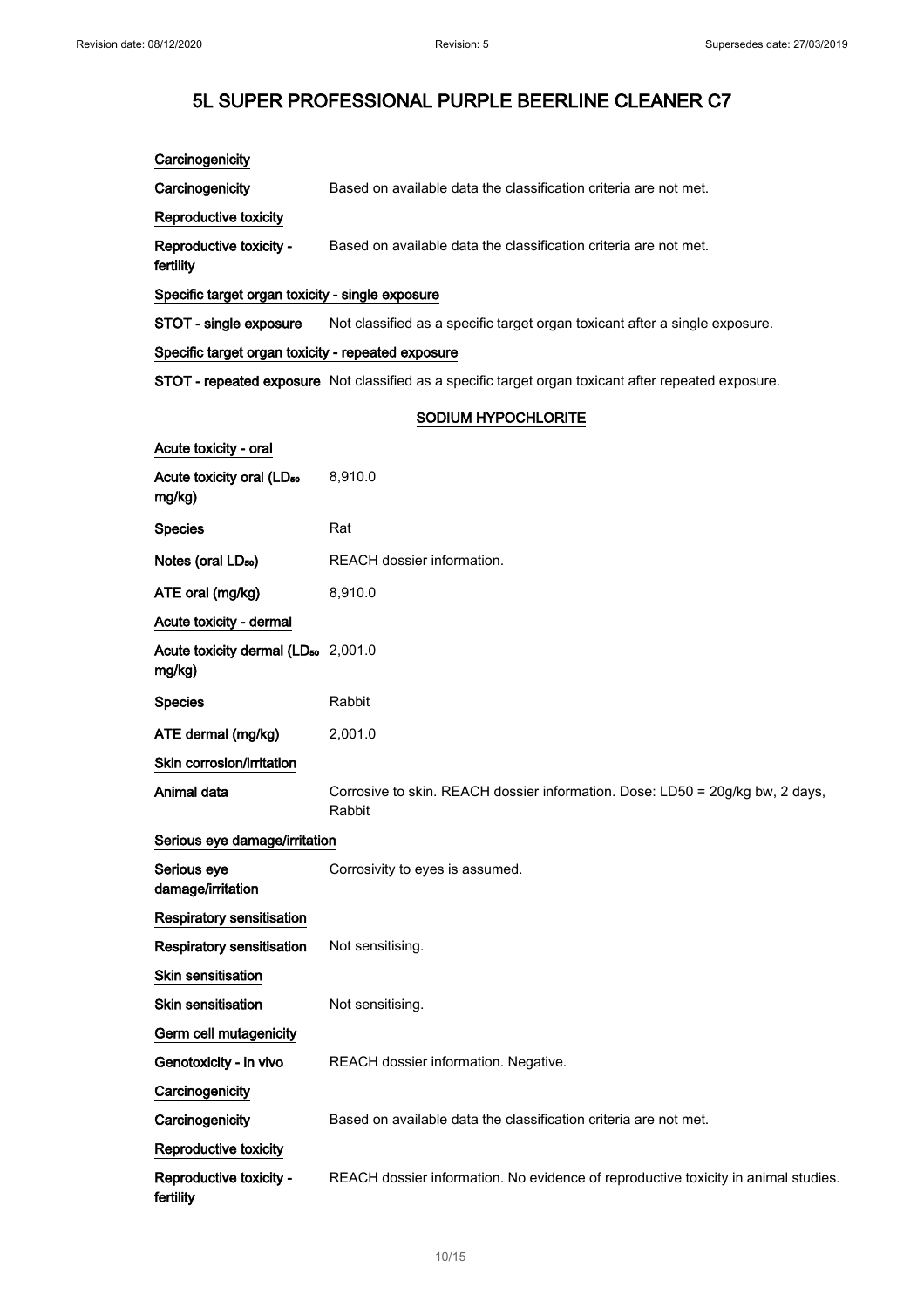| <b>SECTION 12: Ecological information</b> |                                                                                                                                                                                                                 |  |
|-------------------------------------------|-----------------------------------------------------------------------------------------------------------------------------------------------------------------------------------------------------------------|--|
| Ecotoxicity                               | There are no data on the ecotoxicity of this product. The product contains a substance which<br>is very toxic to aquatic organisms and which may cause long-term adverse effects in the<br>aquatic environment. |  |
| 12.1. Toxicity                            |                                                                                                                                                                                                                 |  |
| <b>Toxicity</b>                           | The product may affect the acidity (pH) of water which may have hazardous effects on aquatic<br>organisms.                                                                                                      |  |
| Acute aquatic toxicity                    |                                                                                                                                                                                                                 |  |
| Acute toxicity - aquatic plants           | May cause long lasting harmful effects to aquatic life.                                                                                                                                                         |  |
| Acute toxicity - terrestrial              | Can cause damage to vegetation.                                                                                                                                                                                 |  |
| Ecological information on ingredients.    |                                                                                                                                                                                                                 |  |
|                                           | POTASSIUM HYDROXIDE                                                                                                                                                                                             |  |
| Acute aquatic toxicity                    |                                                                                                                                                                                                                 |  |
| Acute toxicity - fish                     | LC <sub>50</sub> , 96 hours: 80 mg/l, Fish<br>NOEC, 96 hours: 56 mg/l,<br>REACH dossier information.                                                                                                            |  |
| Acute toxicity - aquatic<br>invertebrates | , . ,                                                                                                                                                                                                           |  |
|                                           | <b>SODIUM HYPOCHLORITE</b>                                                                                                                                                                                      |  |
| Acute aquatic toxicity                    |                                                                                                                                                                                                                 |  |
| $LE(C)$ 50                                | $0.01 < L(E)C50 \le 0.1$                                                                                                                                                                                        |  |
| M factor (Acute)                          | 10                                                                                                                                                                                                              |  |
| Acute toxicity - fish                     | EC <sub>50</sub> , 96 hours: 0.01-0.1 mg/l,                                                                                                                                                                     |  |
| Acute toxicity - aquatic<br>invertebrates | EC <sub>50</sub> , 48 hours: 0.01-0.1 mg/l, Daphnia magna                                                                                                                                                       |  |
| Acute toxicity -<br>microorganisms        | LOEC, : 0.375 mg/l, Activated sludge                                                                                                                                                                            |  |
| Chronic aquatic toxicity                  |                                                                                                                                                                                                                 |  |
| <b>NOEC</b>                               | $0.001 < NOEC \le 0.01$                                                                                                                                                                                         |  |
| Degradability                             | Rapidly degradable                                                                                                                                                                                              |  |
| M factor (Chronic)                        | 1                                                                                                                                                                                                               |  |
| 12.2. Persistence and degradability       |                                                                                                                                                                                                                 |  |
|                                           | Persistence and degradability Degrades very slowly in nature.                                                                                                                                                   |  |
| Ecological information on ingredients.    |                                                                                                                                                                                                                 |  |
|                                           | POTASSIUM HYDROXIDE                                                                                                                                                                                             |  |
| Persistence and                           | No information available.                                                                                                                                                                                       |  |

### SODIUM HYPOCHLORITE

degradability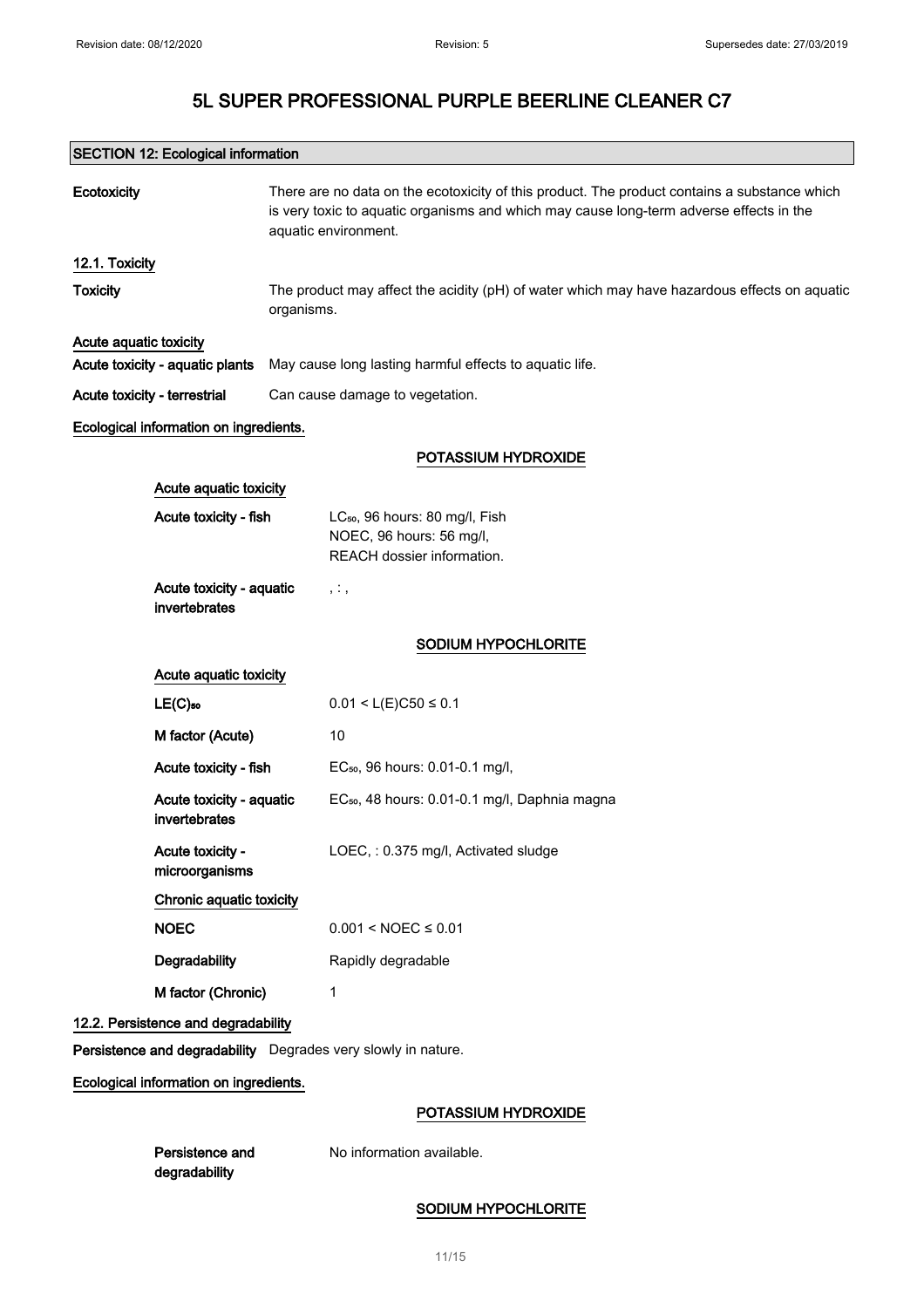|                              | Stability (hydrolysis)                   | Water<br>- Half-life 10% NaoCL: 220 days @ 25°C<br>- Half-life 5% NaOCL: 790 days @ 25°C<br>REACH dossier information. |
|------------------------------|------------------------------------------|------------------------------------------------------------------------------------------------------------------------|
|                              | Biodegradation                           | The methods for determining the biological degradability are not<br>applicable to inorganic substances.                |
|                              | 12.3. Bioaccumulative potential          |                                                                                                                        |
|                              | <b>Bioaccumulative potential</b>         | The product is not bioaccumulating.                                                                                    |
| <b>Partition coefficient</b> |                                          | No information available.                                                                                              |
|                              | Ecological information on ingredients.   |                                                                                                                        |
|                              |                                          | POTASSIUM HYDROXIDE                                                                                                    |
|                              | <b>Bioaccumulative potential</b>         | Not relevant.                                                                                                          |
|                              |                                          | SODIUM HYPOCHLORITE                                                                                                    |
|                              | <b>Bioaccumulative potential</b>         | Low potential for bioaccumulation.                                                                                     |
|                              | <b>Partition coefficient</b>             | log Kow: -3.4174 REACH dossier information.                                                                            |
| 12.4. Mobility in soil       |                                          |                                                                                                                        |
| <b>Mobility</b>              |                                          | The product is water-soluble and may spread in water systems.                                                          |
|                              | Ecological information on ingredients.   |                                                                                                                        |
|                              |                                          | POTASSIUM HYDROXIDE                                                                                                    |
|                              | Adsorption/desorption<br>coefficient     | No information available.                                                                                              |
|                              |                                          | SODIUM HYPOCHLORITE                                                                                                    |
|                              | Henry's law constant                     | $0.076 \circledR 20^{\circ}$ C                                                                                         |
|                              | 12.5. Results of PBT and vPvB assessment |                                                                                                                        |
| assessment                   | Results of PBT and vPvB                  | This product does not contain any substances classified as PBT or vPvB.                                                |
|                              | Ecological information on ingredients.   |                                                                                                                        |
|                              |                                          | POTASSIUM HYDROXIDE                                                                                                    |
|                              | Results of PBT and vPvB<br>assessment    | This substance is not classified as PBT or vPvB according to current EU criteria.                                      |
|                              |                                          | SODIUM HYPOCHLORITE                                                                                                    |
|                              | assessment                               | Results of PBT and vPvB This substance is not classified as PBT or vPvB according to current EU criteria.              |
|                              | 12.6. Other adverse effects              |                                                                                                                        |
|                              | Ecological information on ingredients.   |                                                                                                                        |

### POTASSIUM HYDROXIDE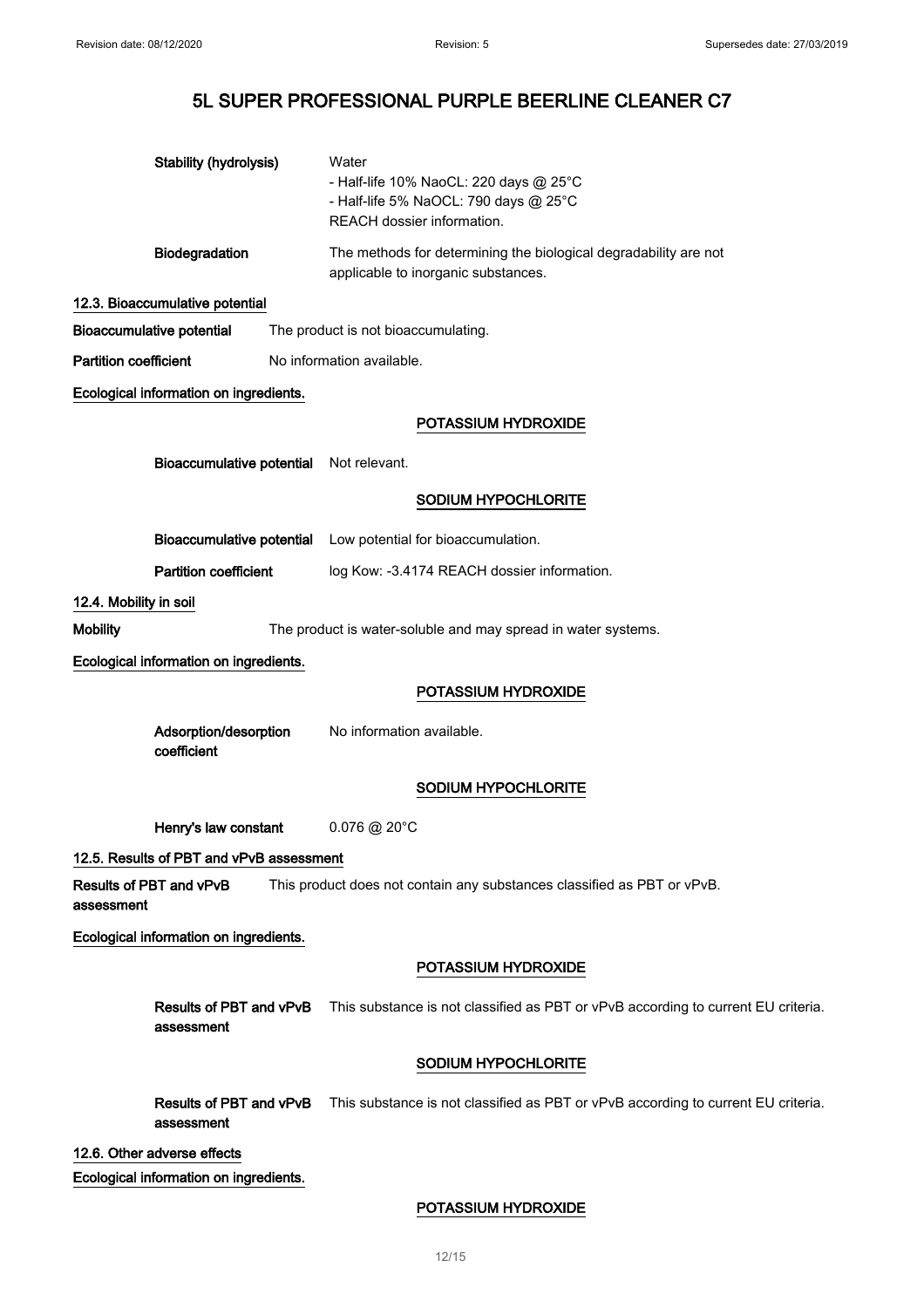| Other adverse effects<br>Not known.        |                                                                                                                                                                                                                                                                                 |  |
|--------------------------------------------|---------------------------------------------------------------------------------------------------------------------------------------------------------------------------------------------------------------------------------------------------------------------------------|--|
| <b>SECTION 13: Disposal considerations</b> |                                                                                                                                                                                                                                                                                 |  |
| 13.1. Waste treatment methods              |                                                                                                                                                                                                                                                                                 |  |
| <b>General information</b>                 | Waste is classified as hazardous waste. Dispose of waste to licensed waste disposal site in<br>accordance with the requirements of the local Waste Disposal Authority. When handling<br>waste, the safety precautions applying to handling of the product should be considered. |  |
| <b>Disposal methods</b>                    | The packaging must be empty (drop-free when inverted). Wash with plenty of water. Dispose<br>of waste via a licensed waste disposal contractor. Reuse or recycle products wherever<br>possible.                                                                                 |  |
| Waste class                                | EWC Code: 06 02 04                                                                                                                                                                                                                                                              |  |
| <b>SECTION 14: Transport information</b>   |                                                                                                                                                                                                                                                                                 |  |
| 14.1. UN number                            |                                                                                                                                                                                                                                                                                 |  |
| UN No. (ADR/RID)                           | 1814                                                                                                                                                                                                                                                                            |  |
| UN No. (IMDG)                              | 1814                                                                                                                                                                                                                                                                            |  |
| UN No. (ICAO)                              | 1814                                                                                                                                                                                                                                                                            |  |
| UN No. (ADN)                               | 1814                                                                                                                                                                                                                                                                            |  |
| 14.2. UN proper shipping name              |                                                                                                                                                                                                                                                                                 |  |
| Proper shipping name<br>(ADR/RID)          | POTASSIUM HYDROXIDE, SOLUTION                                                                                                                                                                                                                                                   |  |
|                                            | Proper shipping name (IMDG) POTASSIUM HYDROXIDE, SOLUTION                                                                                                                                                                                                                       |  |
| Proper shipping name (ICAO)                | POTASSIUM HYDROXIDE, SOLUTION                                                                                                                                                                                                                                                   |  |
| Proper shipping name (ADN)                 | POTASSIUM HYDROXIDE, SOLUTION                                                                                                                                                                                                                                                   |  |
| 14.3. Transport hazard class(es)           |                                                                                                                                                                                                                                                                                 |  |
| <b>ADR/RID class</b>                       | 8                                                                                                                                                                                                                                                                               |  |
| <b>ADR/RID classification code</b>         | C <sub>9</sub>                                                                                                                                                                                                                                                                  |  |
| <b>ADR/RID label</b>                       | 8                                                                                                                                                                                                                                                                               |  |
| <b>IMDG class</b>                          | 8                                                                                                                                                                                                                                                                               |  |
| ICAO class/division                        | 8                                                                                                                                                                                                                                                                               |  |
| <b>ADN</b> class                           | 8                                                                                                                                                                                                                                                                               |  |
| <b>Transport labels</b>                    |                                                                                                                                                                                                                                                                                 |  |
| 14.4. Packing group                        |                                                                                                                                                                                                                                                                                 |  |
| ADR/RID packing group                      | Ш                                                                                                                                                                                                                                                                               |  |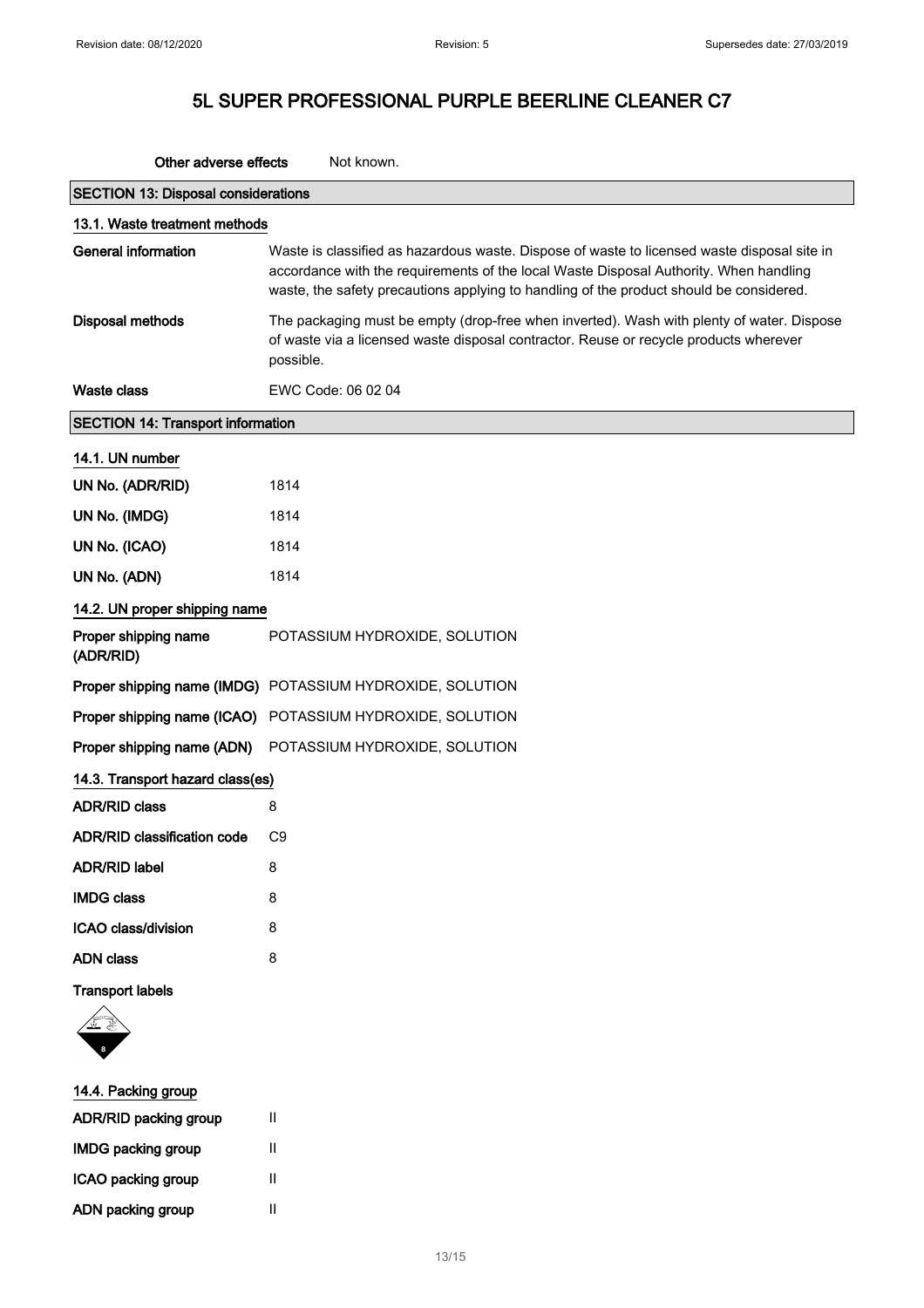#### 14.5. Environmental hazards

Environmentally hazardous substance/marine pollutant No.

### 14.6. Special precautions for user

| $E$ m $S$                                        | $F-A. S-B$ |
|--------------------------------------------------|------------|
| ADR transport category                           | 2          |
| <b>Emergency Action Code</b>                     | 2R         |
| <b>Hazard Identification Number</b><br>(ADR/RID) | 80         |
| Tunnel restriction code                          | (E)        |

#### 14.7. Transport in bulk according to Annex II of MARPOL and the IBC Code

Transport in bulk according to Not applicable. Annex II of MARPOL 73/78 and the IBC Code

### SECTION 15: Regulatory information

| National regulations  | The Control of Substances Hazardous to Health Regulations 2002 (SI 2002 No. 2677) (as                                                                                         |
|-----------------------|-------------------------------------------------------------------------------------------------------------------------------------------------------------------------------|
|                       | amended).                                                                                                                                                                     |
|                       | Control of Pollution (Special Waste) Regulations 1980 (as amended).                                                                                                           |
|                       | The Carriage of Dangerous Goods and Use of Transportable Pressure Equipment                                                                                                   |
|                       | Regulations 2009 (SI 2009 No. 1348) (as amended) ["CDG 2009"].                                                                                                                |
|                       | EH40/2005 Workplace exposure limits.                                                                                                                                          |
|                       | The Hazardous Waste Regulations 2005.                                                                                                                                         |
| <b>EU</b> legislation | Regulation (EC) No 1907/2006 of the European Parliament and of the Council of 18                                                                                              |
|                       | December 2006 concerning the Registration, Evaluation, Authorisation and Restriction of<br>Chemicals (REACH) (as amended).                                                    |
|                       | Commission Directive 2000/39/EC of 8 June 2000 establishing a first list of indicative                                                                                        |
|                       | occupational exposure limit values in implementation of Council Directive 98/24/EC on the                                                                                     |
|                       | protection of the health and safety of workers from the risks related to chemical agents at<br>work (as amended).                                                             |
|                       | Regulation (EC) No 1272/2008 of the European Parliament and of the Council of 16                                                                                              |
|                       | December 2008 on classification, labelling and packaging of substances and mixtures (as<br>amended).                                                                          |
|                       | Commission Regulation (EU) No 453/2010 of 20 May 2010.                                                                                                                        |
|                       | Commission Decision 2000/532/EC as amended by Decision 2001/118/EC establishing a list<br>of wastes and hazardous waste pursuant to Council Directive 75/442/EEC on waste and |
|                       | Directive 91/689/EEC on hazardous waste with amendments.                                                                                                                      |
|                       | Commission Regulation (EU) No 2015/830 of 28 May 2015.                                                                                                                        |
| Guidance              | <b>COSHH Essentials.</b>                                                                                                                                                      |
|                       | Technical Guidance WM2: Hazardous Waste.                                                                                                                                      |
|                       | ECHA Guidance on the Application of the CLP Criteria.                                                                                                                         |
|                       | ECHA Guidance on the compilation of safety data sheets.                                                                                                                       |
|                       | Workplace Exposure Limits EH40.                                                                                                                                               |

#### 15.2. Chemical safety assessment

No information available.